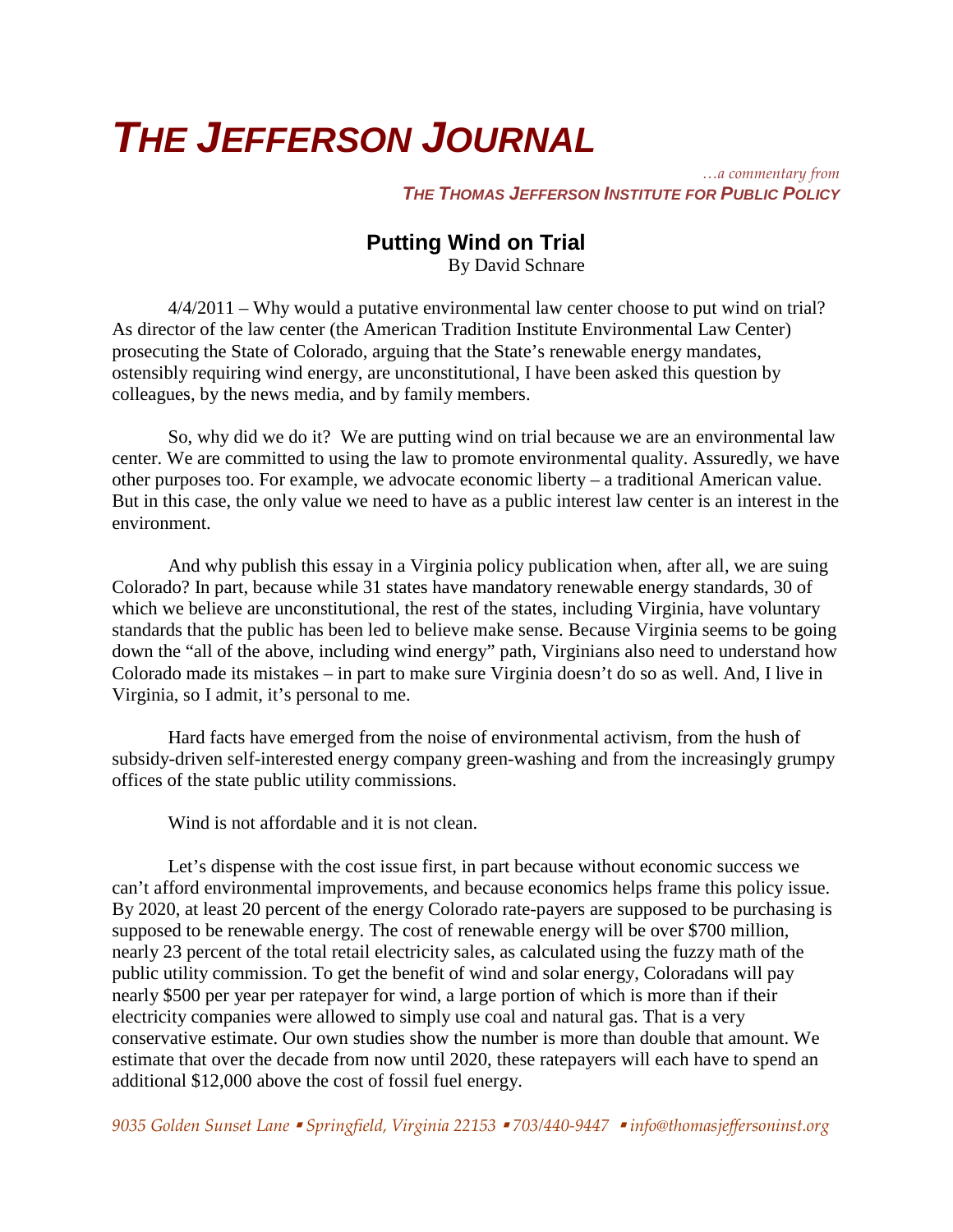These aren't hidden costs. They already show up on the electricity bill and they come out of the take-home pay of Colorado workers.

And there will be fewer employed workers too. Well-documented facts indicate a state loses two jobs for every job it creates when investing in wind energy. Our study of the Colorado renewables mandate shows the state's workforce will shrink by about 18,000 jobs and perhaps as many as 30,000 jobs by 2020, and due to increased electricity costs, annual wages will fall by about \$1,200 per worker – this on top of the \$500 to \$1,000 increase in home electricity bills.

Nearly 600,000 Coloradans live in poverty and over 200,000 are out of work. Half of Colorado families make less than \$71,000 in income, and 12 percent make less than \$22,000. The cost of the renewable energy mandate is not affordable to many hundreds of thousands of Coloradans. So what do all these dollars buy? Where's the environmental benefit?

That's the problem. There aren't any environmental benefits from wind energy in Colorado.

Yes, you read it correctly. Wind power causes more pollution than it prevents.

I am not writing about the adverse human health effects of living in the shadow of wind mills. I'm not writing about all the birds and bats they kill. I'm not writing about the oil leaks at the base of the towers that, in some ecosystems, propagate downwind ecological harm. Let's leave that for another day.

Wind energy on the electrical grid causes fossil fuel generators to operate in ways for which they were never designed, forcing them to cycle up and down to fill in for when the wind blows down and up. The result is that these coal and gas generators emit more air pollution than they would if allowed to simply run in a steady, even manner, as they would if windmills were not connected to the grid.

How bad is it? As a brief reminder, the two most significant pollutants regulated under the federal Clean Air Act, and emitted by fossil fuel electricity generation units, are sulfur dioxide (SO2) which causes acid rain and nitrogen oxides (NOx) which causes smog. With wind on the grid Colorado gets more of each.

Looking only at the incremental increase in pollution, subtracting out the emissions avoided by wind energy, the result is that due to wind generation, SO2 and NOx emissions are significantly higher (approximately 23 percent and approximately 27 percent, respectively) than they would have been if the coal plants had not been cycled to compensate for wind generation. And, these figures are not from old, dirty coal plants. The plants already have all the pollution controls a new plant requires. Indeed, the annual increases in SO2 appear to be larger than allowed under their permits and larger than allowed under the basic requirements of the Clean Air Act, and thus should probably require the facilities to obtain new permits (and pay some fines in the process).

But that's not all.